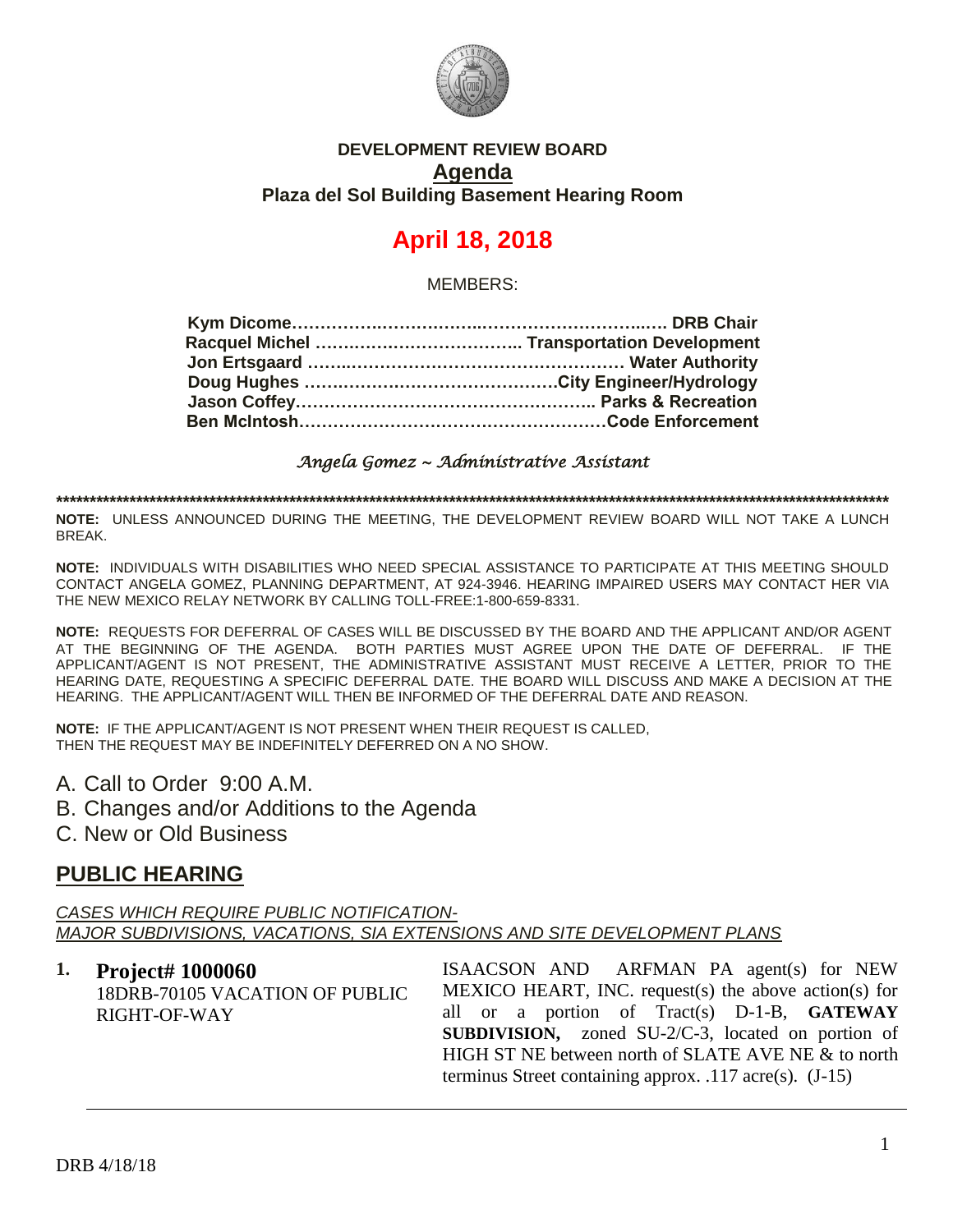**2. Project# 1006697 18DRB-70103** MAJOR – SITE DEVELOPMENT PLAN FOR BUILDING PERMIT

CHRIS WAGGONER request(s) the above action(s) for all or a portion of Tract(s) D-1A1-B, **LOOP INDUSTRIAL DISTRICT,** zoned SU-2 M-1/C, located on WILSHIRE AVE NE west of SAN MATEO BLVD NE and east of JEFFERSON ST NE containing approx. 1 acre(s). (C-17)

**3. Project# 1010675 18DRB-70112** MAJOR - SITE DEVELOPMENT PLAN FOR BUILDING PERMIT

RESPEC agent(s) for PRESBYTERIAN MEDICAL/ GROUP request(s) the above action(s) for all or a portion of Lot(s) 1-5, **PASEO MARKETPLACE,** zoned SU-2 C-1 OR SU-2 RC, located on PASEO DEL NORTE NE and SAN PEDRO DR NE containing approximately 2.66  $\text{acre}(s)$ . (D-18)

**4. Project# 1011527 18DRB-70106** VACATION OF PUBLIC EASEMENT **18DRB-70107** SIDEWALK WAIVER **18DRB-70108** SUBDN DESIGN VARIANCE FROM MIN DPM STDS **18DRB-70109** MINOR - TEMP DEFERRAL OF SIDEWALK CONSTRUCTION **18DRB-70110** MAJOR - SITE DEVELOPMENT PLAN FOR BUILDING PERMIT **18DRB-70111** MAJOR - PRELIMINARY PLAT APPROVAL

BOHANNAN HUSTON INC agent(s) for PULTE GROUP request(s) the above action(s) for all or a portion of Lot(s) 7-10 AND 23-26, Tract(s) A, **NORTH ALBUQUERQUE ACRES Unit(s) B,** zoned SU-2/IP/NC, located on north of SIGNAL AVE NE and south of ALAMEDA between SAN PEDRO DR NE and LOUISIANA BLVD NE containing approximately  $6.7$  acre(s).  $(C-18)$ 

## **MINOR CASES**

*SITE DEVELOPMENT PLANS (EPC FINAL SIGN-OFF) AMENDED PLANS AND MASTER DEVELOPMENT PLANS (CITY COUNCIL FINAL SIGN-OFF)*

| 5. | <b>Project# 1008830</b><br>18DRB-70118 AMENDED SITE<br>DEVELOPMENT PLAN<br>$(11EPC-40073)$                   | THE GROUP agent(s) for NAZISH LLC request(s) the<br>above action(s) for all or a portion of $Tract(s)$ 3E, <b>TOWN</b><br>OF ATRISCO GRANT Unit(s) A, zoned SU-1 for C-2<br>Uses and Campground, excluding Package Liquor Sales,<br>located on VOLCANO RD NW between 98TH NW ST and<br>102ND ST NW containing approximately 5.8 acre(s). $(K-8)$<br>[deferred from $4/11/18$ ] |
|----|--------------------------------------------------------------------------------------------------------------|--------------------------------------------------------------------------------------------------------------------------------------------------------------------------------------------------------------------------------------------------------------------------------------------------------------------------------------------------------------------------------|
| 6. | <b>Project# 1011573</b><br><b>18DRB-70114 MINOR - SITE</b><br>DEVELOPMENT PLAN FOR BUILDING<br><b>PERMIT</b> | VITALITY WORKS request(s) the above action(s) for all or<br>a portion of Lot(s) 1, Block(s) 0, ATRISCO BUSINESS<br><b>PARK UNIT 2, zoned SU-1For Planned Industrial Park,</b><br>located on BLUEWATER RD NW between OLIVER ROSS<br>DR NW and UNSER BLVD NW containing approximately<br>20 acre(s). $(K-10)$ [deferred from 4/11/18]                                            |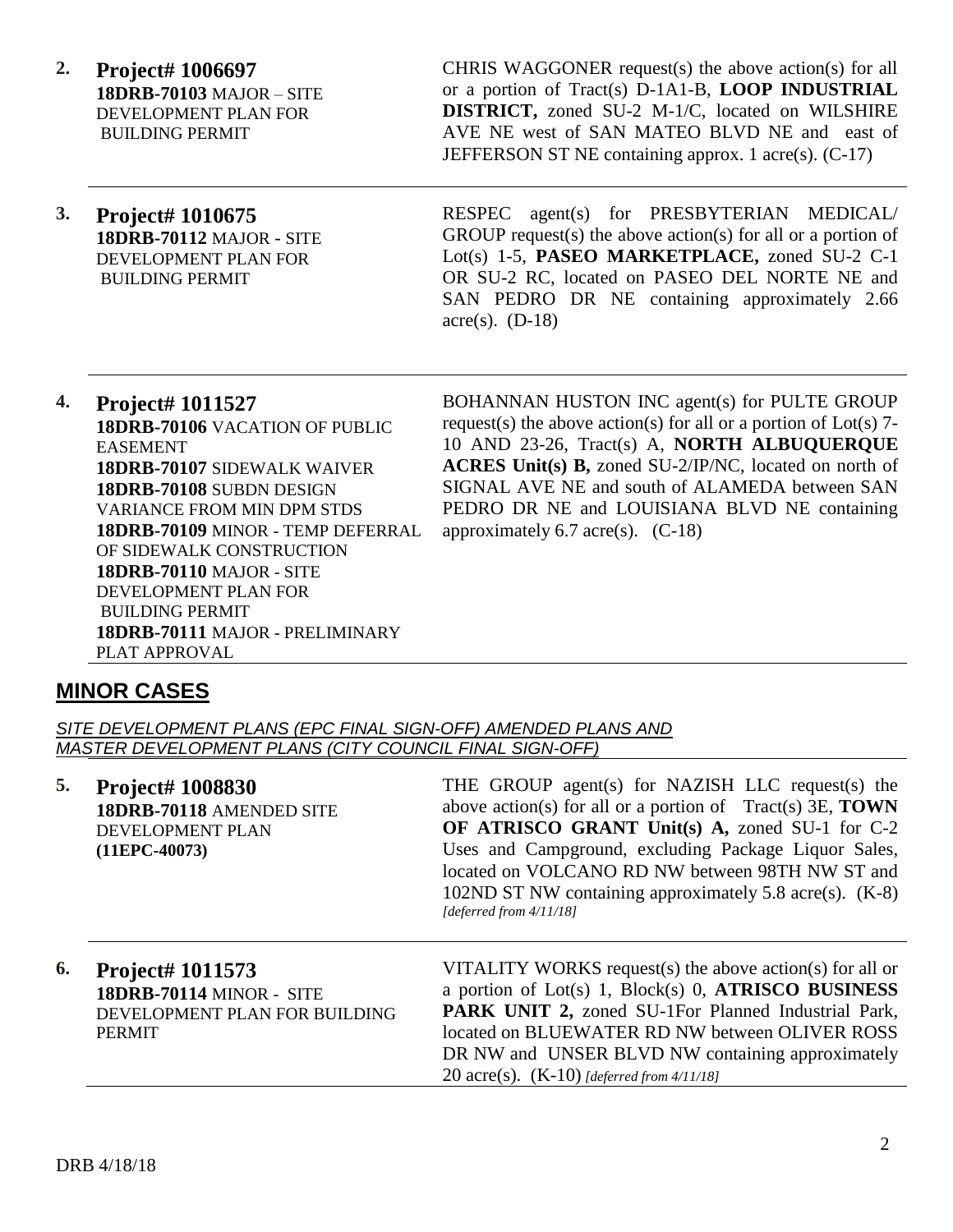**7. Project# 1011435 18DRB-70024** EPC APPROVED SITE DEVELOPMENT PLAN FOR BUILDING PERMIT **(17EPC-40059)**

SCOTT ANDERSON agent(s) for KEITH GRIEGO request(s) the above action(s) for all or a portion of  $Lot(s)$ A-1-A, **FINELAND DEVELOPMENT,** zoned SU-1 for C-1 Uses, located on CROWN RD NW and FINELAND DR NW containing approximately 1.2 acre(s).  $(A-11)$ *[deferred from 4/11/18]*

#### *MINOR PLATS, FINAL (MAJOR) PLATS, AMENDED PLATS AND PLANS*

| 8. | Project# 1011507<br>18DRB-70122 MINOR - PRELIMINARY/<br>FINAL PLAT APPROVAL                                                                                                                     | CARTESIAN SURVEYS INC agent(s) for SARAH COBB<br>request(s) the above action(s) for all or a portion of $Lot(s)$<br>10 AND 11, Block(s) B, LUKE SUBDIVISION, zoned<br>RA-2, located on CHEROKEE RD NW BETWEEN SAN<br>ISIDRO ST NW AND RIO GRANDE BLVD NW<br>containing approximately .5417 acre(s). $(G-13)$                                                                            |
|----|-------------------------------------------------------------------------------------------------------------------------------------------------------------------------------------------------|-----------------------------------------------------------------------------------------------------------------------------------------------------------------------------------------------------------------------------------------------------------------------------------------------------------------------------------------------------------------------------------------|
| 9. | <b>Project# 1002739</b><br>18DRB-70002 - AMENDED SITE PLAN for<br><b>SUBDIVISION</b><br>18DRB-70003 - AMENDMENT TO<br>PRELIMINARY PLAT<br>18DRB-70004 - TEMPORARY DEFERRAL<br>of SIDEWALK CONST | MARK GOODWIN AND ASSOCIATES, P.A. agent(s) for<br>KB HOME NEW MEXICO, INC request(s) the above<br>$action(s)$ for all or a portion of $Lot(s)$ 4 AND 6,<br><b>HERITAGE TRAILS Unit(s) 4, zoned R-LT/ R-D, located</b><br>on COLOBEL AVE SW between IRONSTONE ST SW and<br>PITOCHE PL SW containing approx. 84.9303 acre(s). (N-<br>8) [deferred from 3/14/18. 3/21/18, 4/4/18, 4/11/18] |

**10. Project# 1000111 18DRB-70097** MINOR - PRELIMINARY/ FINAL PLAT APPROVAL

SANDIA LAND SURVEYING LLC agent(s) for NEATHERWOOD PARTHERS request(s) the above action(s) for all or a portion of Tract(s) B, **ALTURA COMPLEX,** zoned SU-1 for O-1 Uses and SU-1 PRD and Office Development, located on 4101 INDIAN SCHOOL RD NE between CARLISLE BLVD NE and WASHINGTON ST NE containing approximately 6.967 acre(s). (H-17) *[deferred from 4/4/18, 4/11/18]*

**11. Project# 1004428 18DRB-70007** - AMENDMENT TO PRELIMINARY PLAT

MARK GOODWIN AND ASSOCIATES, P.A. agent(s) for CEJA VISTA, LLC request(s) the above action(s) for all or a portion of Tract(s) RR-3-A, RR-3-B, RR-3-C, RR-3-D, AND RR-3-E, **CEJA VISTA,** zoned R-2/SU-1 for C-1/R-LT, located on DENNIS CHAVEZ BLVD SW south of 98<sup>th</sup> ST SW and UNINCORPORATED AREAS containing approximately 98.907 acre(s). (P-9) *[deferred from 1/17/18, 1/24/18, 2/7/18, 2/21/18, 3/7/18, 3/21/18, 4/4/18]*